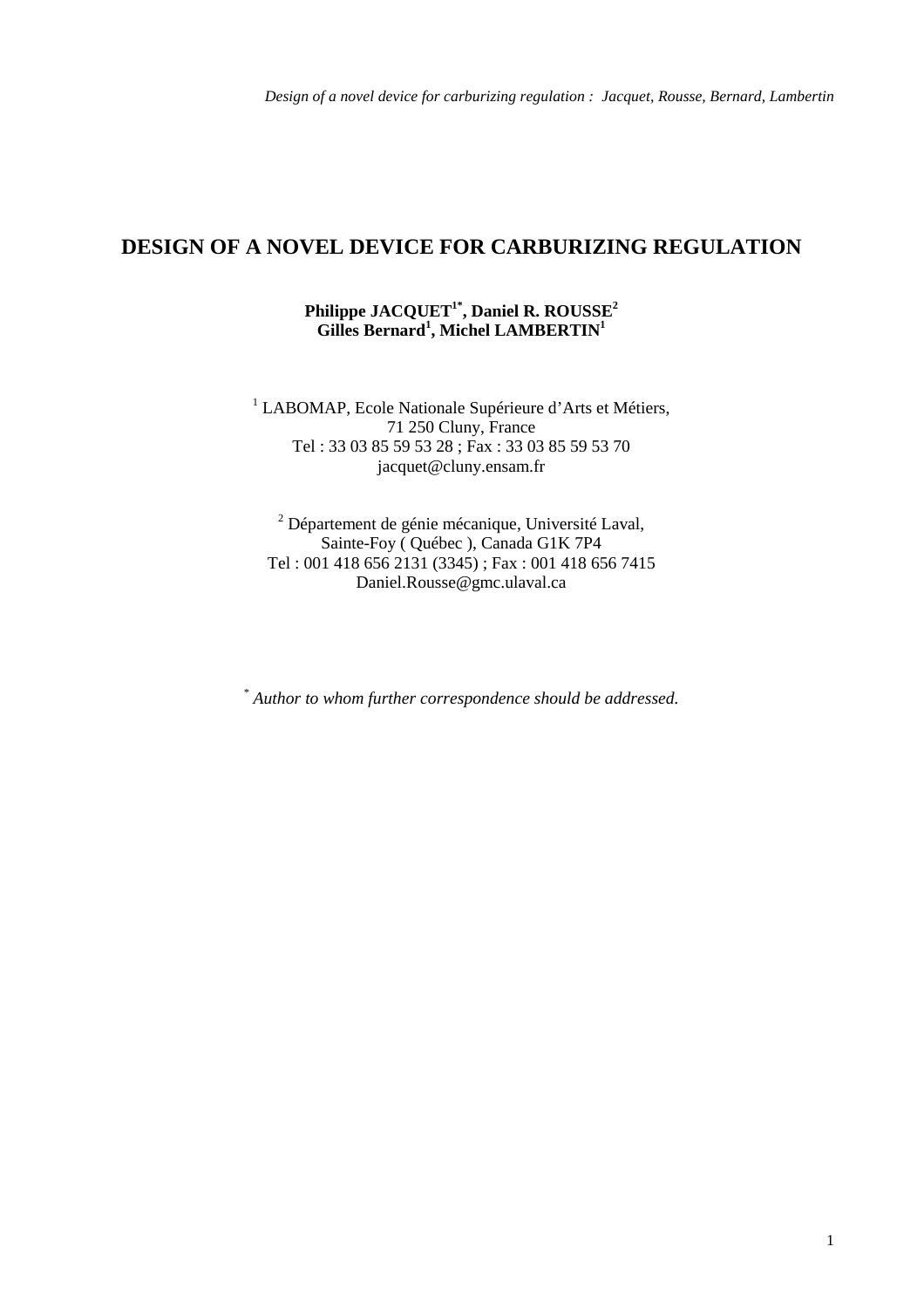## **ABSTRACT**

This paper presents the principle and testing of a novel device developed for vacuum furnace applications. The experimental device is made of a thin iron foil with a carburizing atmosphere on one side and a decarburizing atmosphere on the other. The principle of carburizing control is based on the fact that when steady state of carbon diffusion is reached across the thin iron foil, the measured mass flux of carbon on the decarburizing side is related to the inflow of carbon into the parts during the carburizing treatment. Hence, as a probe could be inserted directly into a given furnace, it would provide an *in-situ* control facility. The proposed device could than be used for controlling low-pressure or vacuum carburizing treatments. The results presented here are limited to atmospheric conditions. However, they gave the incentive to the researchers to pursue the development of the device to allow for measurements in a low-pressure furnace.

Key words : **carburizing, sensor, control, iron foil**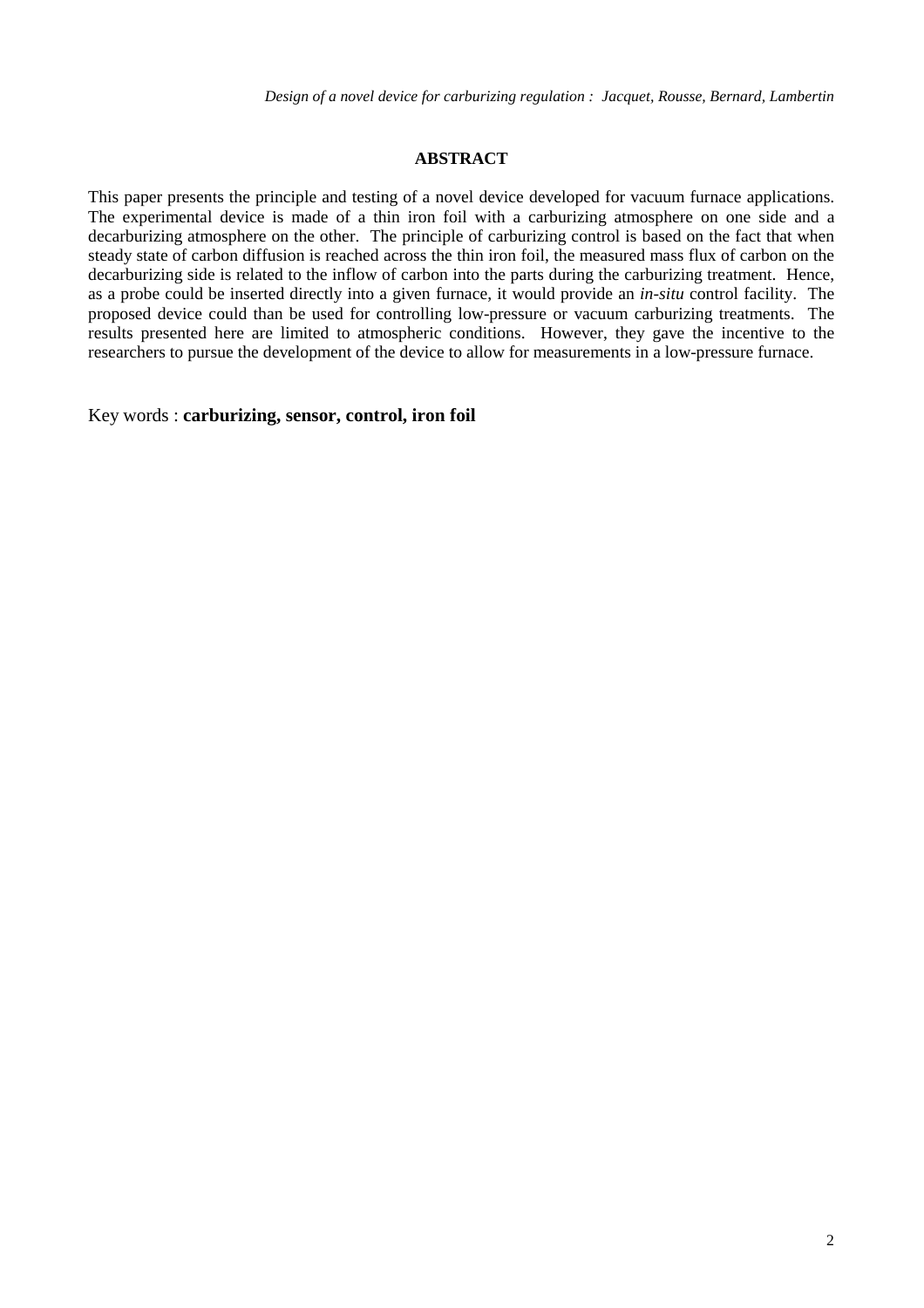## **NOMENCLATURE**

- *C* Carbon concentration, %
- *D* Mass diffusion coefficient,  $\text{cm}^2/\text{s}$
- *E* Potential, V
- *I* Intensity, A
- *J* Conversion factor, 4,19 J/Cal
- *K* Mass transfer coefficient, cm/s
- *L* Foil thickness, μm
- *G* Cell factor
- *m* Mass flow rate, mg/h
- *Q* Activation energy, J/mol
- *R* Constant, 8.314 J/mol K
- $R_o$  Electric resistance at 0<sup>o</sup>C,  $\Omega$
- *t* Time, s, min, h
- <sup>Τ</sup> Temperature, K

## **Greek symbols**

- α Temperature correction coefficient
- $\chi$  Mole fraction of the specie in the gas
- $\lambda_s$  Thermal conductivity of the specie, W/m K
- $\lambda_G$  Thermal conductivity of the gas, W/m K
- ∆e Signal of the catharometer, V

## **Indices and superscripts**

- *0* Reference condition
- *a* Related to the gas activation energy
- *C* Carburizing
- *d* Related to the solid activation energy,
- diffusion
- *D* Decarburizing
- *i* Gas-solid interface<br> *P* Carbon potential
- Carbon potential
- *s* Saturation
- *t* Transition in the chamber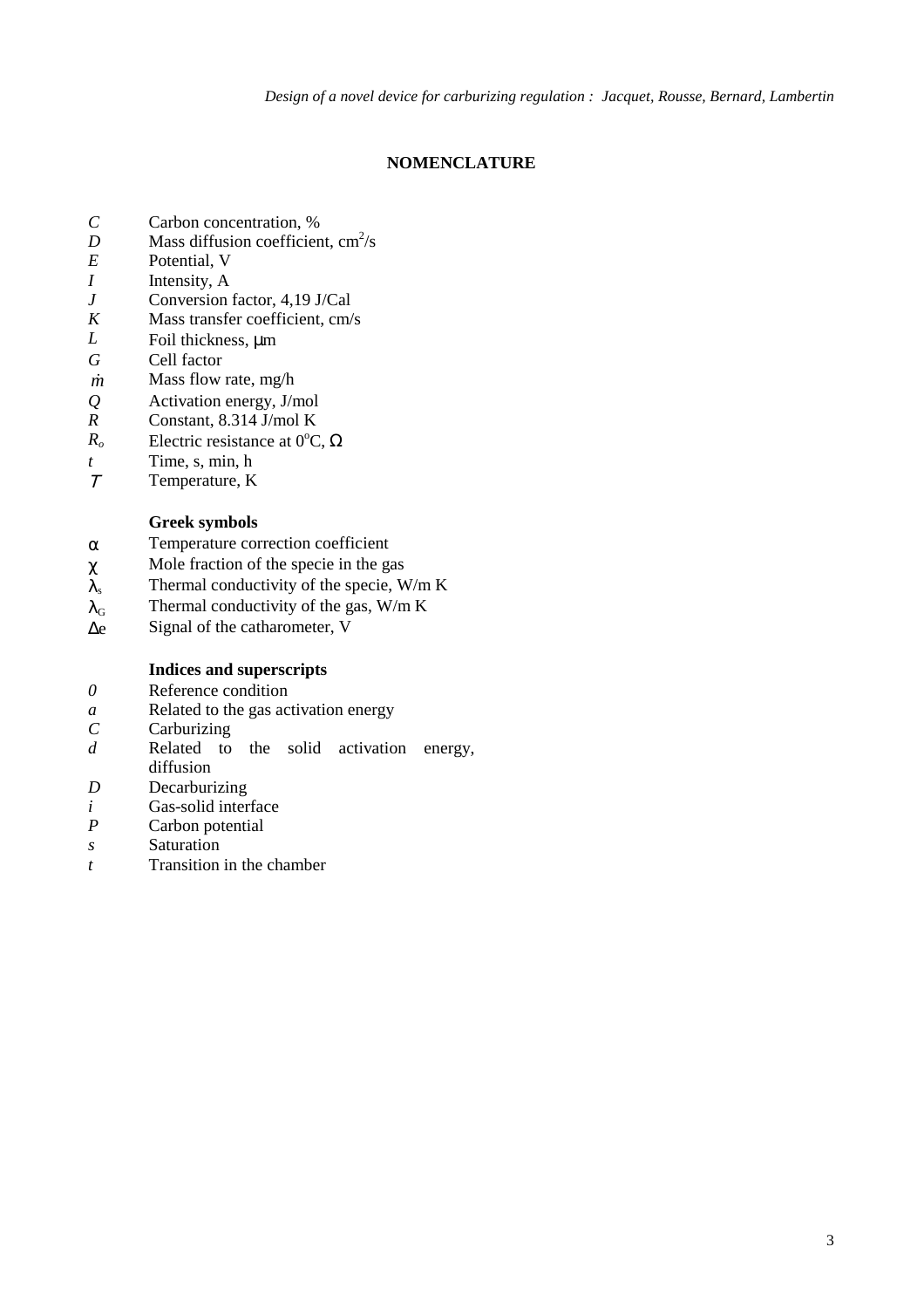## **1. INTRODUCTION**

Although heat treatments of iron and steel have been done for over 3000 years, it is only since the last decade that several regulation processes have been available for the regulation of atmospheric carburizing treatments. Many of these rely on devices that monitor the carbon potential (concentration) at atmospheric pressure in the furnaces [1,2]. If any problem occurs, such as a temperature or a pressure drop, the device sends a signal to the regulation program in order to change the length of the cycle or the composition of the atmosphere [3-5]. The use of such regulation systems allows for more homogeneous carbide layers and overall control of the process.

However, to the best knowledge of the authors, no such regulation process has been made available in the context of low pressure carburizing treatments. To date, none of the existing devices that monitor the carbon potential at atmospheric pressure can be used under low-pressure conditions. This is usually due to the absence of thermodynamic equilibrium [6-7]. As a result, the low pressure carburizing processes is solely modeled by computer [8-12]. Hence, although low pressure carburizing can be more efficient than atmospheric carburizing, the lack of appropriate regulation devices seems to stand in the way of its development.

In this context, this papers presents a novel device designed, constructed and tested to bridge the gap between this need for regulation in low-pressure atmospheres and the increased performance of carburizing in such conditions.

This paper first introduces the physics of carburizing, the mathematical model, and low-pressure carburizing. Then it presents the proposed regulation device along with several details on the experimental apparatus. The following section focuses on experimental results while the last section summarizes the main conclusions and formulates a few recommendations.

### **2. CARBURIZING PROCESS**

#### **2.1 Physics of carburizing**

The physics of carbon diffusion as applied to the proposed device is schematically shown in Figure 1. In this figure, the left side of a thin iron foil is exposed to a carburizing furnace atmosphere while the right side of this thin foil is exposed to a controlled decarburizing environment. Figure 1 indicates that propane,  $C_3H_8$ , has been used with the proposed experimental apparatus. The principle of control is based on the fact that when steady state is reached in the iron foil, the measured mass flux of carbon on the right side is related to the inflow of carbon into the parts during the carburizing treatment. Hence, as a probe can be inserted directly into the furnace, it provides an *in-situ* control facility. Figure 1 also schematically shows that if the saturation concentration of carbon,  $C_s$ , is reached within the foil, precipitation of carbides (Fe<sub>3</sub>C) will occur. On the other hand, if the foil is not quenched, when the carbon concentration decreases below  $C_s$  the carbides will be dissolved within the foil.

### **2.2 Mathematical description of carbon diffusion**

The basis for modeling single phase carburizing is the following mass balance equation which states that the total carbon in a differential volume changes in time according to the divergence of the carbon flux plus a volumetric source term of carbon that accounts for carbide precipitation or dissolution:

$$
\frac{\partial C(x,t)}{\partial t} = \frac{\partial}{\partial x} \left( D(x,t) \frac{\partial C(x,t)}{\partial x} \right) + S_C(x,t); 0 \le x \le L; t > 0
$$
\n(1)

in which *x* is the distance from the carburizing surface, *L* is the foil thickness, *C* is the carbon concentration, *D* is the mass diffusion coefficient, and  $S<sub>C</sub>$  is the volumetric source of carbon (it is negative in the case of carbides precipitation and positive when carbides are dissolved in the matrix). The boundary and initial conditions are: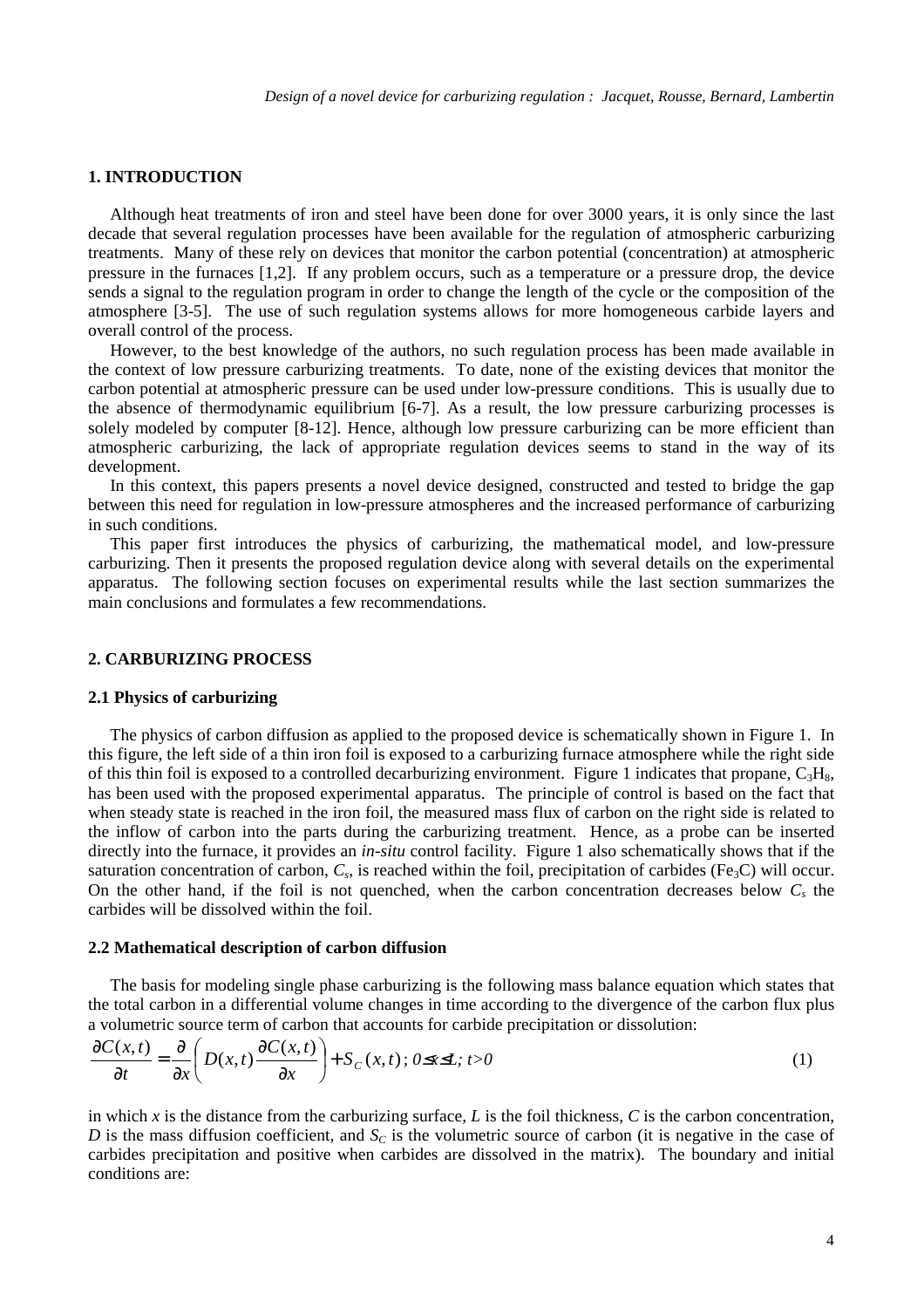*Design of a novel device for carburizing regulation : Jacquet, Rousse, Bernard, Lambertin*

$$
K_C(t)(C_p - C(x,t)) = -D(x,t)\frac{\partial C(x,t)}{\partial x}; \ \ x=0; \ \ t>0
$$
 (2)

$$
K_D(t)(C(x,t) - C_G) = -D(x,t)\frac{\partial C(x,t)}{\partial x}; \quad x = L; \quad t > 0
$$
\n
$$
(3)
$$

$$
C(x,0) = C_i; \quad 0 \le x \le L; \quad t=0
$$
 (4)

where  $K_C$  is the mass transfer coefficient on the carburizing side,  $K_D$  is the mass transfer coefficient on the decarburizing side,  $C_P$  is the carbon potential of the carburizing atmosphere,  $C_G$  is the carbon potential of the decarburizing gas,  $C_G = 0$ , and  $C_i$  is the initial concentration of carbon in the material.  $C_i$  could be a function of *x* but for this application the initial carbon concentration is uniform throughout the foil.

The expressions for *D* and *K* have been correlated by several authors for different steels. Ghiglione [13] proposes a review that involves 13 different expressions for *D* and 9 for *K*. Here, the following forms are assumed [7]:

$$
D(t) = D_0(C) \exp\left(-\frac{Q_d}{RT}\right)
$$
\n
$$
K_D(t) = K_{D,0} \exp\left(-\frac{Q_a}{RT}\right)
$$
\n(6)

in which  $Q_d$  is the activation energy of carbon diffusion in austenite,  $Q_a$  is the activation energy of the carburizing atmosphere, *R*=8.314 J/mol K, and *T* is the temperature in Kelvin.

## **2.3 Low pressure carburizing**

-

The first step in a low pressure carburizing treatment is pumping. This is followed by a heating phase of the workload in a nitrogen atmosphere or in a vacuum. This oxygen free atmosphere allows to eradicate the risk of internal intergranular oxidation. Moreover, the total carburizing cycle time is reduced compared to standard atmospheric carburizing.

In a furnace operating with «boost-diffusion» steps, when the appropriate carburizing temperature is reached (around 1000°C), the carburizing gas (in this case propane  $C_3H_8$  or ethylene  $C_2H_4$ ) is introduced at a pressure of 6 mbar. The vacuum pump regulates the operating pressure. In such conditions, the surface of the steel workload is quickly saturated with carbon atoms. This leads to the diffusion of carbon in the matrix and hence to the formation of a carburized layer. Care as to be taken to avoid sooting: injection of the carburizing gas has to be stopped in time. In this respect, the pump evacuates the gas while the temperature remains constant for the subsequent diffusion step. Generally, the deeper the required carburizing depth, the greater the needed number of boost-diffusion steps [14]. Figure 2 presents a typical vacuum carburizing cycle with four «boost-diffuse» steps. Figure 2 indicates that about 20 minutes were required to pump under  $10^{-1}$  mbar (thin line). Hence, the residual oxygen is not sufficient to oxidize the workload. Then, convective heat transfer with nitrogen enhances heat transfer to the workload. When the temperature reaches about 600°C (thick line), the nitrogen atmosphere is removed and heating is ensured solely by radiation. Approximately 90 minutes were needed to reach about 1000°C. Then started the carburizing cycles.

#### **3. EXPERIMENTAL APPARATUS**

The principle described in the previous section had to be validated carefully before any application to a real furnace be considered. Hence, the first sets of experiments were carried out at atmospheric pressure. For these experiments, a laboratory experimental apparatus was designed and built. It is schematically illustrated in Figure 3. In this figure, the experimental cell① is located in a thermally controlled environment②. In the center of this cell① a thin iron foil③ is installed creating two chambers④⑤ which reproduce the configuration of Figure 1. On the left side $\circ$  a mixture of nitrogen and carburizing gas $\circ$  is introduced, and on the right side⑤ the decarburizing gas (hydrogen⑧ and water vapor⑨) is circulated. The outflow of decarburizing gas is analyzed by a catharometer⑩ [7]. An infrared gas analyzer could also be used.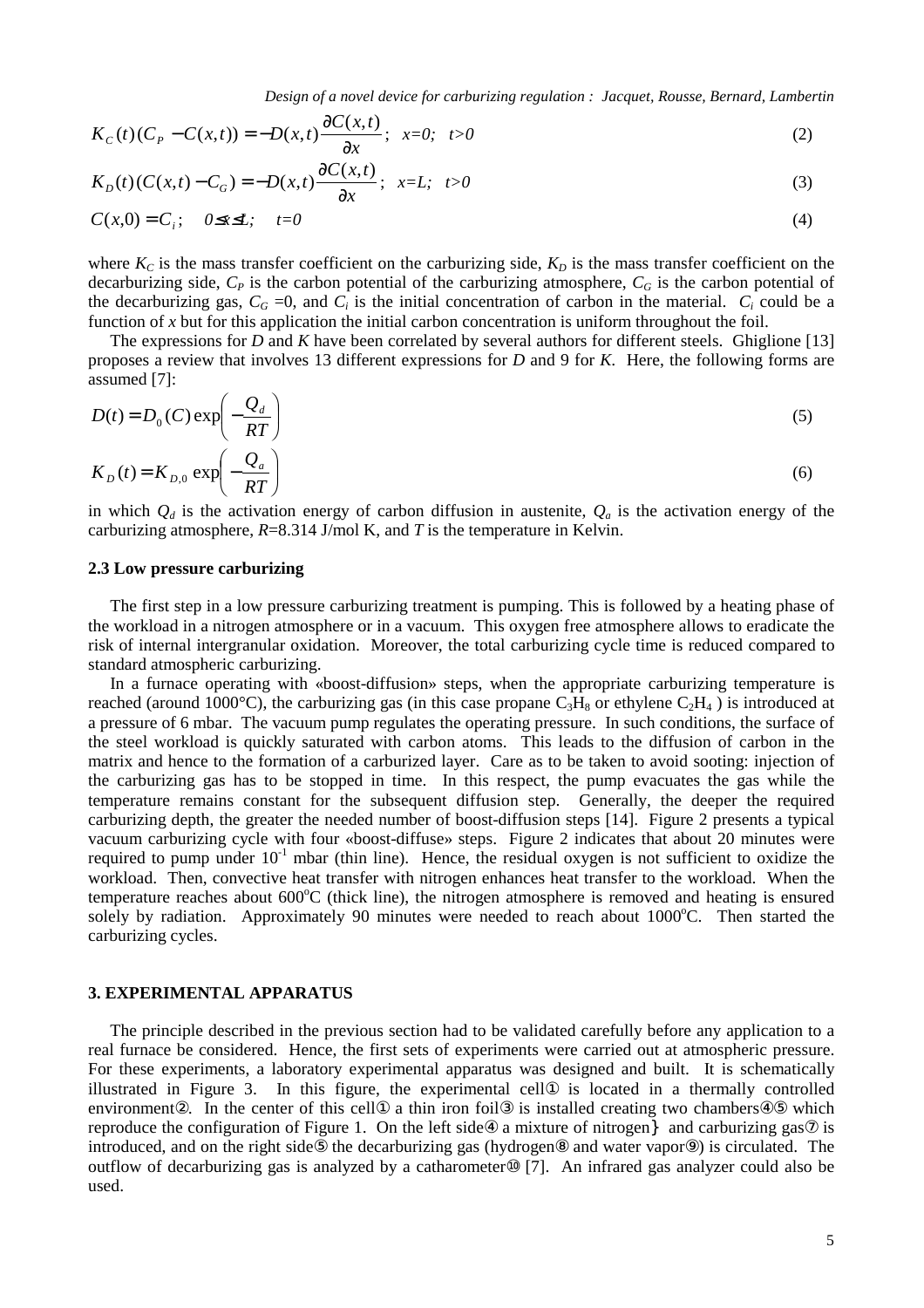#### *Design of a novel device for carburizing regulation : Jacquet, Rousse, Bernard, Lambertin*

The catharometer, used for the gas analysis, involves a Wheatstone bridge with a reference flow on one side and the decarburizing flow<sup>®</sup> on the other side. Once carbon atoms emerge from the right surface of the foil<sup>3</sup>), the decarburizing reactions produce carbon monoxide, CO, and methane, CH<sub>4</sub> in the chamber<sup>®</sup>. These new substances influence the overall conductivity of the gas mixture and induce a potential in the catharometer. Hence, the increase of the catharometer signal indicates that new types of molecules have appeared in the decarburizing outflow⑩ due to the decarburizing reaction. The sensitivity of the catharometer is given by [7]:

$$
\Delta e = \left[\frac{1}{G}\right] \left[\frac{\alpha R_o E I^2}{4J}\right] \chi \left(\frac{1}{\lambda_s} - \frac{1}{\lambda_G}\right) \tag{7}
$$

In this study  $E=12V$ ,  $I=250$ mA, and  $\alpha R_0=48\Omega$ . The thermal conductivity of the specie at 300K (which is a combination of carbon monoxide, CO, and methane, CH<sub>4</sub>) is taken as that of methane,  $\lambda_s = 34,26$  W/mK, and the decarburizing gaz conductivity is that of hydrogen,  $\lambda$ <sup>G=186,86</sup> W/mK (here the water content is neglected) [15]. The cell factor has been evaluated with a hydrogen flow and a hydrogen-vapor flow [7] to yield,  $G=1,4\times10^4$ . Hence, Eq.7 becomes:

$$
\Delta e = 1.52 \chi \tag{8}
$$

which yields the relationship between the signal and the mole fraction of carbon in the decarburizing gas.

Provided that the total mass flow rate of decarburizing gas,  $\dot{m}_G$ , is known, it is possible to use Eq.8 to obtain the mass flow rate of carbon:

$$
\dot{m}_c = \frac{\Delta e \dot{m}_c}{(1.52 - \Delta e)}\tag{9}
$$

Then, the mass flow rate of carbon is divided by the surface area of the foil to yield the mass flux of carbon.

### **4. RESULTS**

Experiments were first carried out with the use of the above-mentioned experimental apparatus (section 3) to establish whether or not the principle could indeed be used to control low-pressure carburizing processes.

#### **4.1 Foil thickness**

The first series of test (figure 4) was carried out to determine the appropriate foil thickness of the proposed probe. A thin foil will lag less than a thicker foil as the diffusion is not instantaneous. However, the foil has to be thick enough to ensure acceptable mechanical properties. Steady state conditions may be reached faster with a thin foil than with a thicker foil but the suggested probe has to be robust enough for use in an industrial furnace.

Six foil thicknesses were tested namely:  $L = 25 \mu m$ , 40  $\mu m$ , 70  $\mu m$ , 100  $\mu m$ , 120  $\mu m$ , 180  $\mu m$ . For all tests involved in this section, the decarburizing atmosphere⑤ consisted of pure hydrogen (no water vapor) and injection in the carburizing chamber $\circled{4}$  (12s±1s) started after 20s±1s of acquisition time. Physically, soon after the injection the surface concentration reaches  $C_s$  on the carburizing side $\circled{4}$ . This surface concentration is maintained until injection is stopped. In the vicinity of the surface. carbides begin to precipitate in the matrix and the carbon concentration reaches saturation deeper and deeper in the foil③. Then, when the injection is stopped, the concentration decreases below  $C_s$  and carbides begins to dissolve in the matrix③. This explains the two slopes visible (mostly for the thin foils) in figure 4.

Figure 4 immediately reveals that: (1) as the thickness of the foil increases, the response time of the detector augments, and (2) as the thickness increases the maximum value of the signal decreases.

**Response time:** The measured response time *t* is the sum of: (1) the diffusion time  $t_d$ , (2) the reaction time at the interfaces  $t_i$ , (3) the sensitivity time  $t_s$ , and (4) the transition time  $t_t$ . The time  $t_d$  is the quantity of interest while  $t_t$  depends of the geometry and the gas flow rate.  $t_t$  is a constant evaluated with a perforated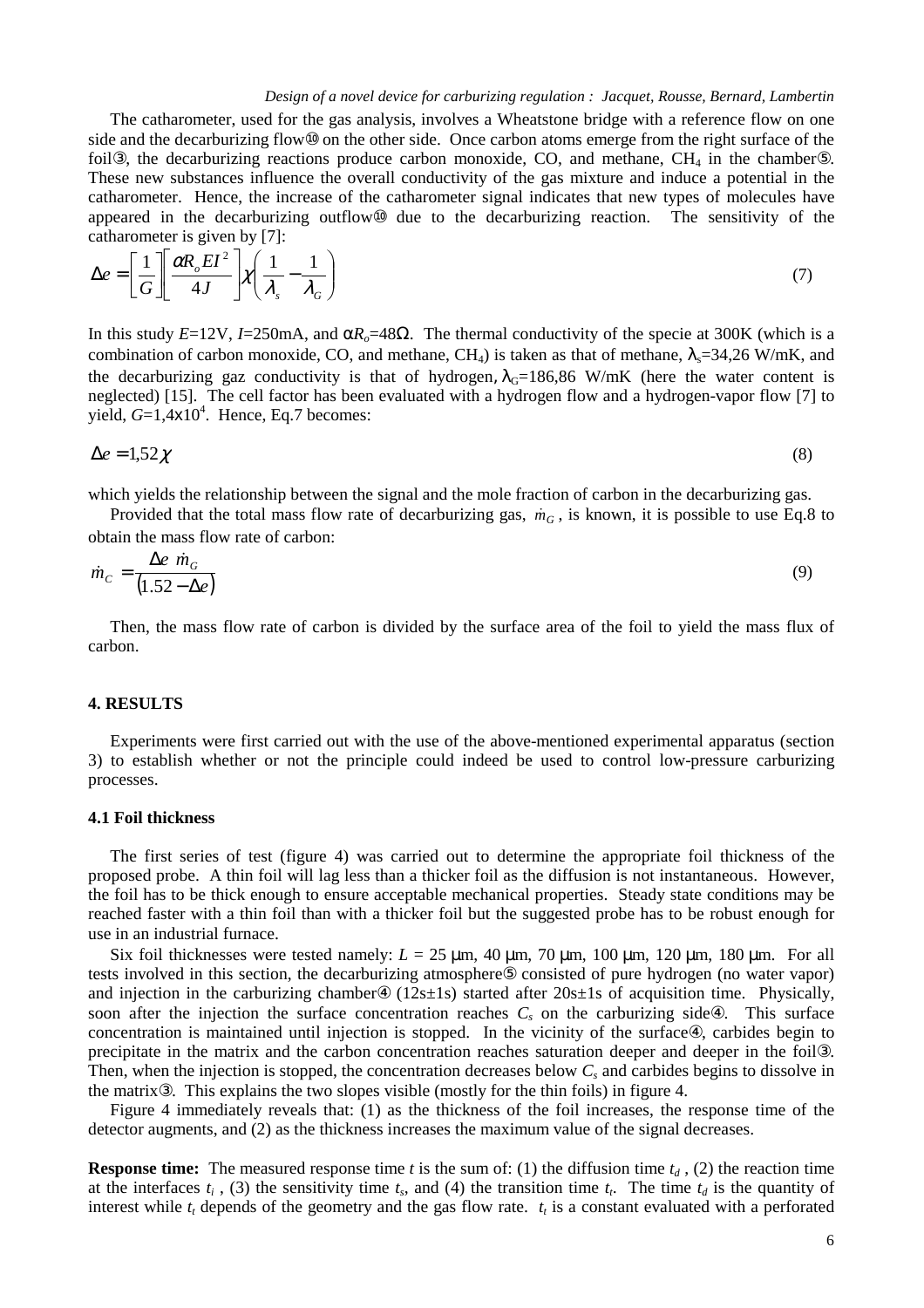#### *Design of a novel device for carburizing regulation : Jacquet, Rousse, Bernard, Lambertin*

foil and measured between the moment the valve is opened and the detection by the catharometer:  $t_f$  = 14s.  $t_i$ is the sorption and desorption reaction time at both gas-solid interfaces, it is assumed negligible compared to  $t_t$ ,  $t_s$  is the time lag between the methane formation on the decarburizing side and the detection by the catharometer. The catharometer posses a sensitivity threshold under which it cannot detect the presence of carbon. However,  $t_s$  has been found negligible compared to  $t_t$ . Table 1 indicates explicitly the diffusion times obtained with the apparatus.

| Thickness[µm] | Diffusion time [s] |
|---------------|--------------------|
| 25            | 10.8               |
| 40            | 13.9               |
| 70            | 25.0               |
| 100           | 41.1               |
| 120           | 53.2               |
| 180           | 117.0              |

Table 1: Diffusion time as a function of the foil thickness.

**Amplitude of the signal:** A constant signal indicates a constant decarburizing flow rate. Grabke [16] mentions that this decarburizing flow rate is not a function of the carbon content of the steel. This leads to the conclusion that the flow rate is limited by diffusion and hence by the thickness of the foil. Figure 4 clearly indicates this trend although quasi steady state is reached. Steady state can not be obtained with the proposed settings as the carburizing is stopped after 12s±1s. Hence, the concentration of carbon on the left surface of the foil (figure 1) will not be constant in time after injection is over. Table 2 shows the relation between the mass flux of carbon (converted signal of the catharometer) and the foil thickness.

Table 2: Mass flow rate of carbon as a function of the foil thickness.

| Thickness[µm] | Mass flux               |
|---------------|-------------------------|
|               | [mg/h/cm <sup>2</sup> ] |
| 25            | 1.06E-01                |
| 40            | 8.46E-02                |
| 70            | 4.23E-02                |
| 100           | 1.90E-02                |
| 120           | 1.41E-02                |
| 180           | 7.75E-03                |

The table indicates that the mass flux of carbon is approximately inversely proportional to the foil thickness although steady state is not maintained. Here, the mass fluxes are low as the mass flux of decarburizing gas was low (53,50 mg/h/cm<sup>2</sup>) and the dew point very low (dry hydrogen has been used, dew point = -40<sup>o</sup>C).

After several tests, 70  $\mu$ m was found to be the optimal thickness as it is tough enough to ensure reliability and appropriate mechanical properties: thicker foils are not responding fast enough to ensure an adequate control. The following results are all presented for 70  $\mu$ m thick foils.

#### **4.2 Carburizing mixture concentration**

The obtaining of the optimal carburizing gas concentration to yield the maximum mass flow rate of carbon through the foil was considered next. Experiments proceeded by reducing the concentration of carburizing gas from 18% to 0,4% to detect the threshold indicating this optimal concentration. In this series of test, the foil was carburized during  $23s\pm 1s$  for each experience. Figure 5 indicates that the valve was opened 200s±1s after acquisition started. Typically, concentrations of propane above 2,0% yielded no different maximum mass flow rates of carbon: for high concentrations, the responses of the catharometer were identical. With too high a concentration, the mixture is overcarburizing and the excess carbon precipitates as carbides in the matrix; with too low concentration, the carburizing rate is reduced. For the threshold concentration, the gas concentration in the left enclosure is just high enough to yield a surface concentration of carbon nearly equal to *Cs*. This indicates that a rich mixture is not required to ensure the maximum mass flow and that, at least in principle, the proposed device could be used to calibrate the appropriate gas concentration. Figure 5 shows sample results for concentrations below the threshold. In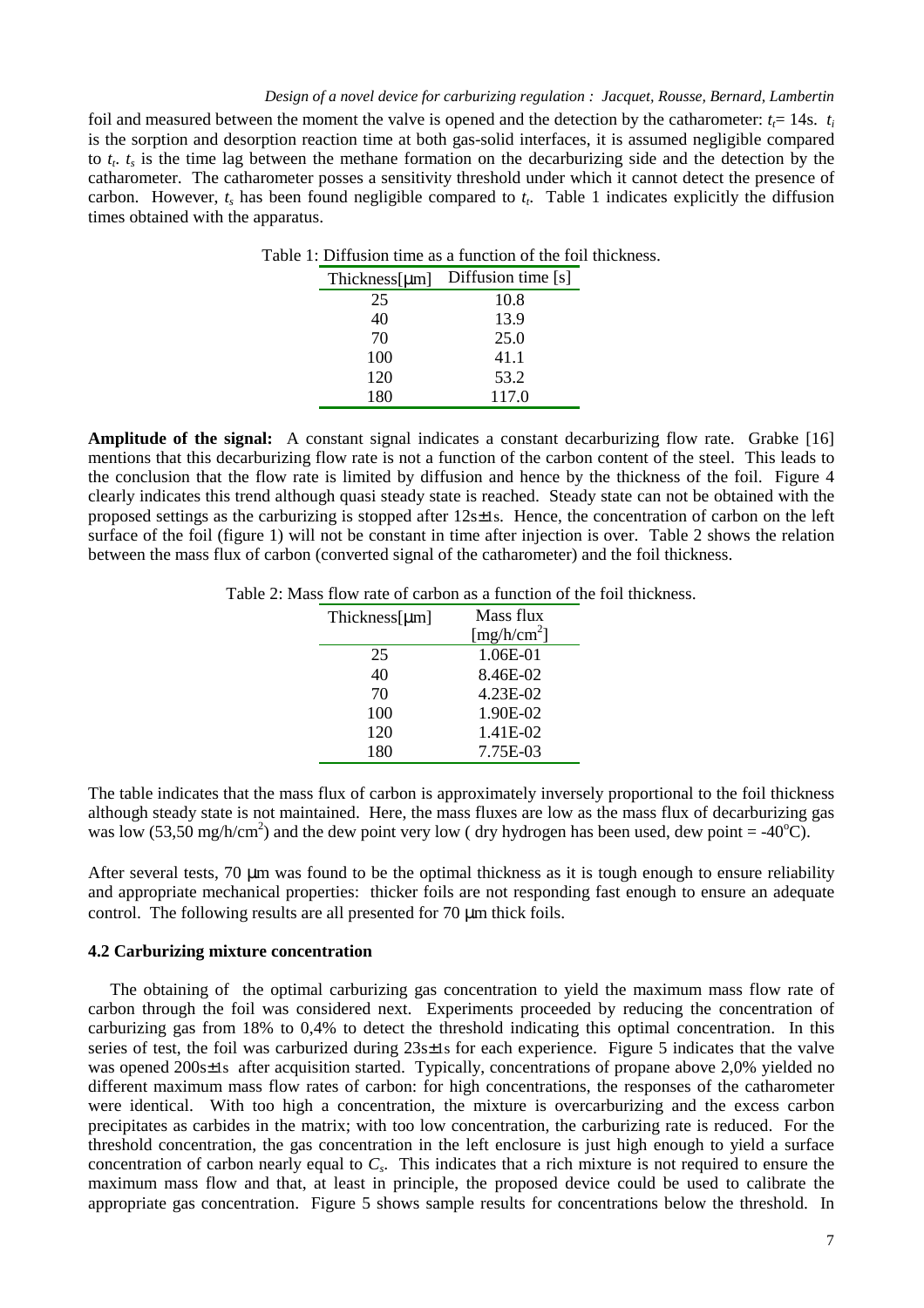this case, absorption of carbon at the steel's surface (the carbon potential,  $C_P$ ) becomes the limiting step; the mass transfer coefficient,  $K<sub>C</sub>$ , is not the limiting parameter here as the slope of the curves are all similar.

In a furnace, once the optimum concentration of carburizing gas (the carbon potential,  $C_P$ ) has been determined, it is possible to increase the carburizing period until steady-state is achieved. In this case, the absorption rate of carbon at the steel's surface and the diffusion rate are approximately equal. It is also possible to increase the mass flow rates of carburizing species  $\circled{2}$  to make sure that the mass transfer coefficient,  $K_C$ , is not the limiting parameter.

For the mass flow rates of carburizing mixture involved for this particular cell test①, a propane concentration above 2% was required to maximize the mass flow rate of carbon.

#### **4.3 Dew point of the decarburizing mixture**

The decarburizing gas is a mixture of hydrogen<sup>®</sup> and water vapor<sup>®</sup> with a composition that should be calibrated to ensure a maximum decarburizing potential without the risk of oxidation. In fact, two alternatives could be considered to increase decarburizing rates: an increase of the mass flow rate and/or an injection of water vapor in the hydrogen. Bracho-Troconis [18] investigated the effect of the mass flow rate of decarburizing gas on the decarburizing rates for given water content (dew point at  $-20^{\circ}$ C). Here, the effects of the variation of the dew point of the mixture are investigated. An important increase of the mass flow rate of hydrogen would lead to a lower sensitivity of the catharometer which is an undesirable effect.

Figure 6 reports the effects of the dew point of the mixture on the mass flux of carbon (signal of the catharometer) for a constant decarburizing gas flux®<sup>®</sup> of 157.36 mg/h/cm<sup>2</sup>. Injection periods of 12s±1s were considered for each experiment. Figure 6 shows two things: (1) the maximum mass flux increases with the water content as a second decarburizing reaction occurs at the interface:  $C+H_2O\rightarrow CO+H_2$ ; and (2) the rate at which carbon is removed after injection is stopped is also more important with increasing water content (the signal gets back to zero faster when the water content is important). In fact, the second reaction  $(C+H_2O \rightarrow CO+H_2)$  becomes preponderant over the combination of hydrogen and carbon into methane. Indeed, Grabke [17] showed that for dew points above 7°C, the reaction rate due to hydrogen is negligible compared to that due to water vapor. However, the dew point should not be too high to avoid the risk of oxidation. In the following tests, a mixture with a dew point of about  $0^{\circ}$ C (corresponding to a water vapor partial pressure of 3,3 Pa) has been used [17].

For the results presented in figure 6, the area under each curve is identical (within experimental uncertainty) as the total amount of carbon introduced by the carburizing process is similar in each case. The injection period is the same for the three cases.

#### **4.4 Carburizing period**

The fourth parameter to be studied was the length of the period of the «boost-diffusion» carburizing step. As shown in Figure 7, the maximum value of the mass flow rate of carbon is similar for all carburizing periods from 10s±1s to 230s±1s provided that the same decarburizing rate was used (same mass flux and water content) and that the carburizing gas concentration was above 2% (the surface concentration of carbon equals *Cs*).

For this series of experiments, the peak height is determined by the decarburizing rate and is proportional to this rate. This rate is in turn a function of the mass flow rate of the hydrogen-water vapor mixture as well as its composition. Initially, the signal recorded by the catharometer is constant indicating that no carbon has crossed the foil. Then, the signal steeply increases a few seconds after the injection of the carburizing gas: the surface concentration of carbon reached *Cs* almost instantaneously. The response is expected to be different in a furnace or with a lower water content of the decarburizing gas as shown in Table 1 for *L*= 70 µm.

In Figure 7, injection of carburizing mixture starts at  $t = 200s \pm 1s$ . Here again, the inertia of the whole apparatus has been found by subtracting the time constant  $(t_t + t_s + t_i)$  of the fluid flowing through the system to the total time recorded.

The surface under each curve in Figure 7 corresponds to the amount of carbon that has diffused through the foil. This quantity divided by the carburizing time and by the surface area of the foil yields the average mass flux of carbon.

The shape of the curves in Figure 7 also indicate that when the carburizing period increases, there is an increasing amount of carbide that precipitates within the foil: the area under each curve is different and the maximum flux is similar. Also, it is shown that the presence of carbide in the steel diminishes its ability to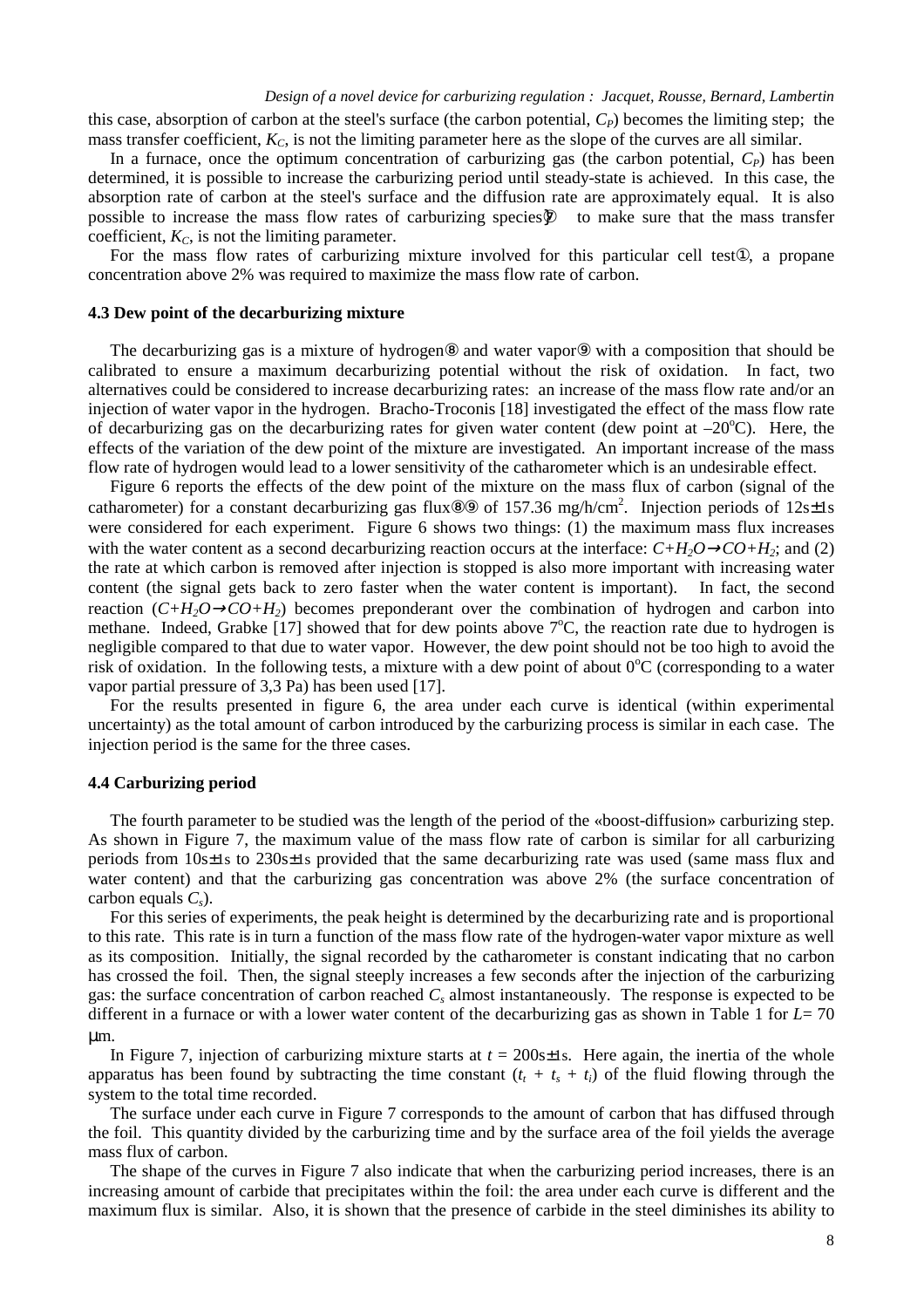diffuse carbon: *D* decreases. This is shown by the slopes of the curves after the peaks: the steeper the slope, the lower the amount of carbide provided that the carburizing period is shorter.

Figure 7 also indicates that the time required to reach the initial level (no flow rate) after carburizing is stopped increases with increasing periods. This indicates that when the carburizing period is over, the carbides start to be dissolve in the steel. When, the process is over, the carbon concentration in the foil is back to *Ci*. These phenomena have also been observed by Sugiyama, Ishikawa et Iwata [19].

## **4.5 Average mass flux of carbon**

To complete the results, the average mass flux for the tested carburizing periods with overcarburizing atmosphere is reported in Table 3.

| Carburizing | Decarburizing | Average mass            |
|-------------|---------------|-------------------------|
| period [s]  | time          | flux                    |
|             | [min]         | [mg/h/cm <sup>2</sup> ] |
| 10          | 9.2           | 30                      |
| 25          | 10.8          | 15                      |
| 35          | 12.3          | 13                      |
| 45          | 13.0          | 11                      |
| 70          | 15.1          | 8,6                     |
| 230         | 17.5          | 3,3                     |

Table 3: Decarburizing time and average mass flux of carbon for several carburizing periods.

The table indicates that the mass flux is very high at the beginning of the carburizing sequence, but decrease very rapidly as carbon atoms saturate the steel and form carbides that diminishes *D*. The results reported in table 3 compared to those in table 2 also clearly show the effects of the water content in the decarburizing mixture.

In summary this test indicates that when the atmosphere is overcarburizing, the precipitation of carbide influences the mass diffusion and that carburizing steps, along with corresponding diffusion steps, are needed to obtain a better diffusion. Hence, the carburizing atmosphere should be controlled to ensure that the surface concentration of carbon remains just below *Cs*. This would allow for continuous carburizing at a maximum rate without the risk of sooting. Here again, results suggest that the proposed device could be used to monitor the process.

### **5. CONCLUSION**

#### **5.1 Contributions**

This paper presented the principle of a novel regulation device that could be used in atmospheric, lowpressure or vacuum conditions. The sample results indicate that the device could be used to monitor and control the carburizing process of steel in furnaces. It could be used to:

- study the impact of the carburizing gas mass flow rate and concentration on the mass flow rate of carbon;
- determine the appropriate decarburizing gas composition and mass flow rate on that of carbon;
- develop carburizing cycles that do not require diffusion steps;
- **investigate the effect of the variation of selected parameters;**
- provide data for simulation programs based on the solution of transient mass diffusion with convective boundary conditions;
- quantify the rate of carbide precipitation and dissolution with the steel matrix;
- etc.

### **5.2 Current work**

It should now be interesting to apply the proposed principle to the design of a sensor to be used in a real furnace: this has been done but will be the subject of an upcoming publication.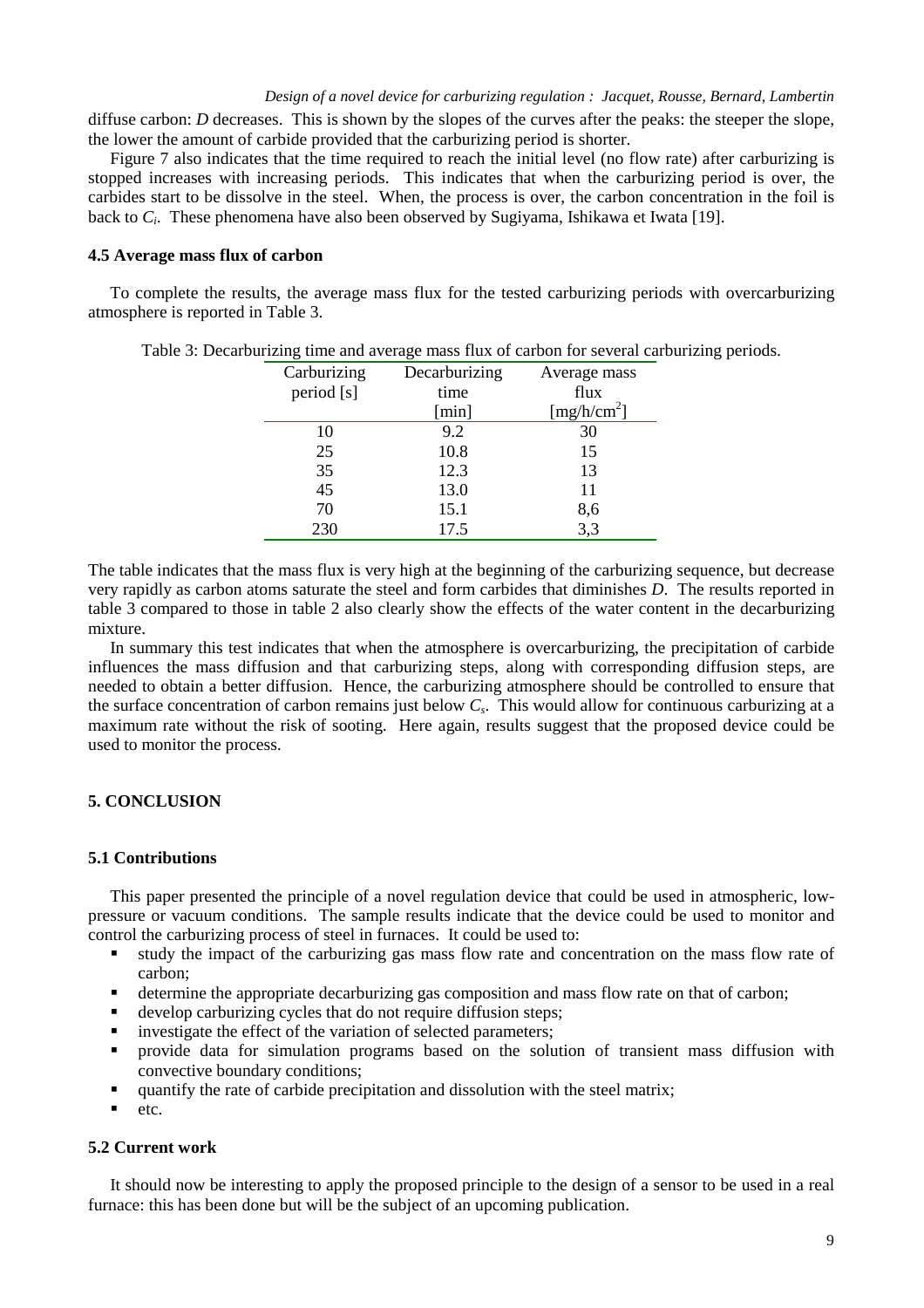Moreover, it would be relevant to obtain correlations between the mass flow rate of carbon in the sensor and that in the workload of the furnace as a function of the workload geometry and properties and the furnace configuration. This is the subject of current work by the authors: two main projects are actually underway: (1) experimental measurements in a prototype furnace; and (2) numerical simulation of the process.

## **6. REFERENCES**

- [1] Bond, H.W., Dispositif de mesure et de régulation du potentiel carbone: vue d'ensemble et historique. Traitement thermique, n°235, Mars 1990, pp.pp.29-31.
- [2] Sobusiak, T., Method of mesuring carbon potential and carbon transfer coefficient. HEAT TREATMENT SHANGAI'83. Proceedings of the Third International Congress on Heat Treatment of Materials, 7 - 11 November 1983, Shangai, Edited by professor T. Bell, pp.1.79-1.85.
- [3] Aubry, R., Optimisation de la cémentation gazeuse en four continu par pilotage automatique. Traitement thermique, n°174, Mai 1983, pp.49-63.
- [4] Lipinsky, A., and Suryn, W.L., Using programmable control systems in heat treatment processes. HEAT TREATMENT SHANGAI'83. Proceedings of the Third International Congress on Heat Treatment of Materials, 7 - 11 November 1983 Shangai, Edited by professor T. Bell, pp.4.36-4.40.
- [5] Edenhofer, B., and W. Lerche, Developments in process technology and procedure of gas carburizing. Härterei - teschnische Mitteilungen,. vol. 49,n°2, pp.88-95,1994.
- [6] Jacquet, P., Bernard, G., Jomain, B., Souchard, J.P., and Lambertin, M., Développement d'un capteur de suivi pour la cémentation basse pression des aciers, Traitement Thermique n°312, Novembre 1998.
- [7] Jacquet, P., Cémentation basse pression des aciers. Développement d'un capteur de suivi, Thèse ENSAM, Cluny, 1998, 144 p.
- [8] Goldstein, J.I., and Moren, A. E., Diffusion modeling of the Carburization Process, Metallurgical transaction A, vol. 9A, November 1978, pp. 1515-1525.
- [9] Madsac, M., Queille, P., Kostelitz, M., Prévision des profils de concentration en carbone à partir d'un modèle de cémentation gazeuse, Application à l'optimisation des cycles thermiques. Traitement thermique, n°174, Mai 1983, pp.19-25.
- [10] Morral, J.E., Dupen, B.M., and Law, C.C., Application of Commercial Computer Codes to the Modeling Carburizing Kinetics of Alloy Steels. Metallurgical Transactions A, vol. 23A, 1992, pp. 2069-2071.
- [11] Pavlossoglou, J., A new optimisation model of boost-diffusion cycle for infinite surface steel plates / cylinder to minimise time for desired carbon profile. HEAT TREATMENT SHANGAI'83. Proceedings of the Third International Congress on Heat Treatment of Materials, 7 - 11 November 1983 Shangai. Edited by professor T. Bell, pp.1.86-1.96.
- [12] Stickels, C. A., Analytical Models for the Gas Carburizing Process. Metallurgical Transactions B, vol. 20B, 1989, pp. 535-546.
- [13] Ghiglione, D., Modèles mathématiques de cémentation, Traitement thermique, n°195, pp.31-39, 1985.
- [14] Deshayes, J. Germain, P. Jacquot, E. Denisse, G. Dervieux, La cémentation basse pression des aciers. Traitement thermique, n°261 Janvier/ Février 1993, pp.22-30.
- [15] Handbook of Chemistry and Physics,  $55^{th}$  Ed., CRC Press, Cleveland, 1975, p.E-2.
- [16] Grabke, H.J., Kinetics and mechanisms of gas-metal interactions, Ann. Rev. Mat. Sci., vol.7, 1977, pp.155-178.
- [17] Béranger, G., Henry, G., and Sanz, G., Le livre de l'acier Technique et documentation, Lavoisier, Paris, 1994, p.233.
- [18] Bracho-Troconis, C.B., Décarburation d'acier doux; cinétique et mécanismes d'échanges de matière (carbone) à l'interface métal-gaz dans les atmosphères complexes., Thèse UTCompiègne, Septembre 1990, p. 188.
- [19] Sugiyama, M., Ishikawa, K., Iwata, H., Using Acetylene for Superior Performance Vacuum Carburizing, Proc.  $18^{th}$  Conf. Heat Treating, 12-15 october 1998, pp.49-56.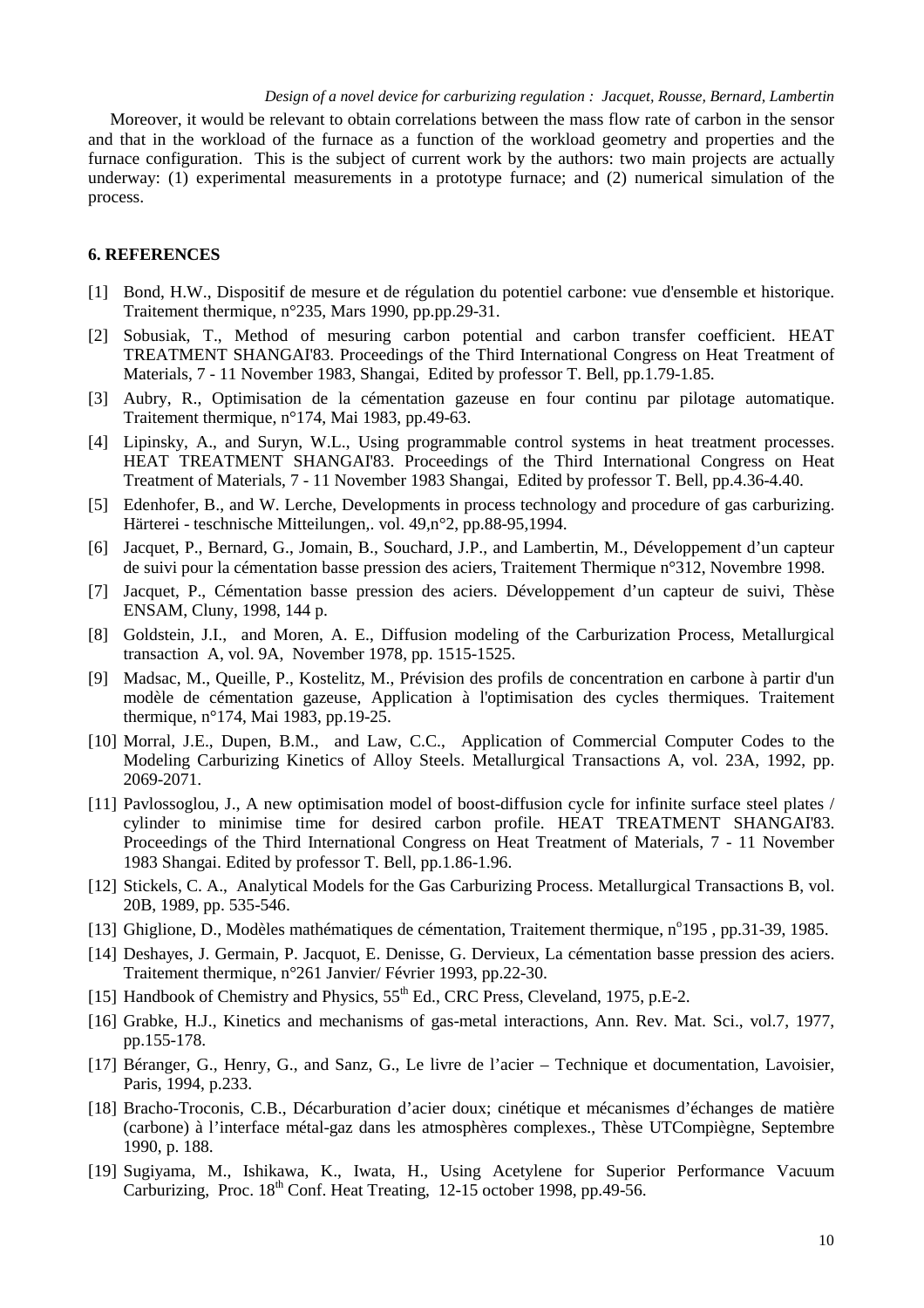

Figure 1: Schematic of carbon diffusion and carburizing.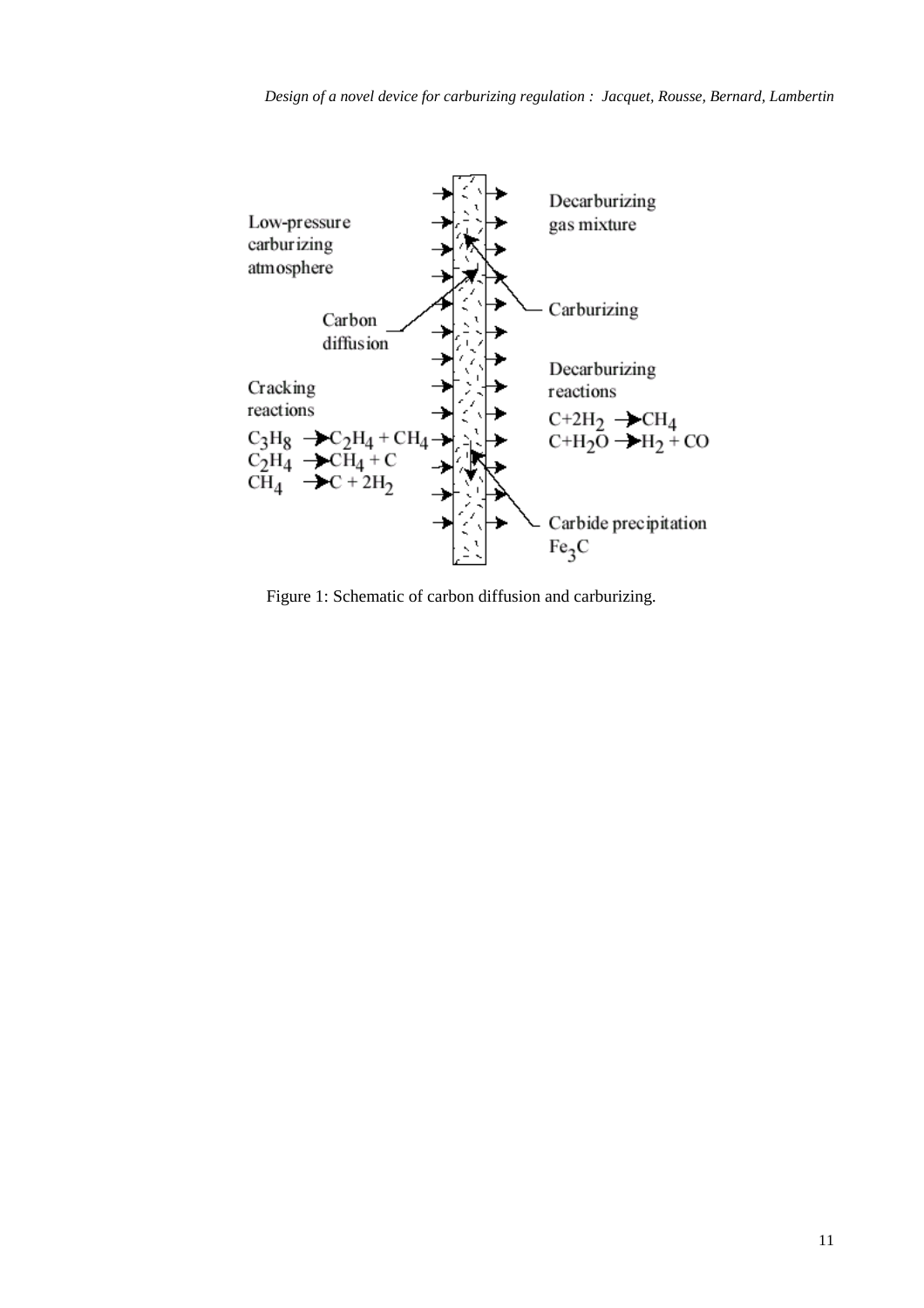

Figure 2: A typical vacuum carburizing cycle with four boost-diffuse steps.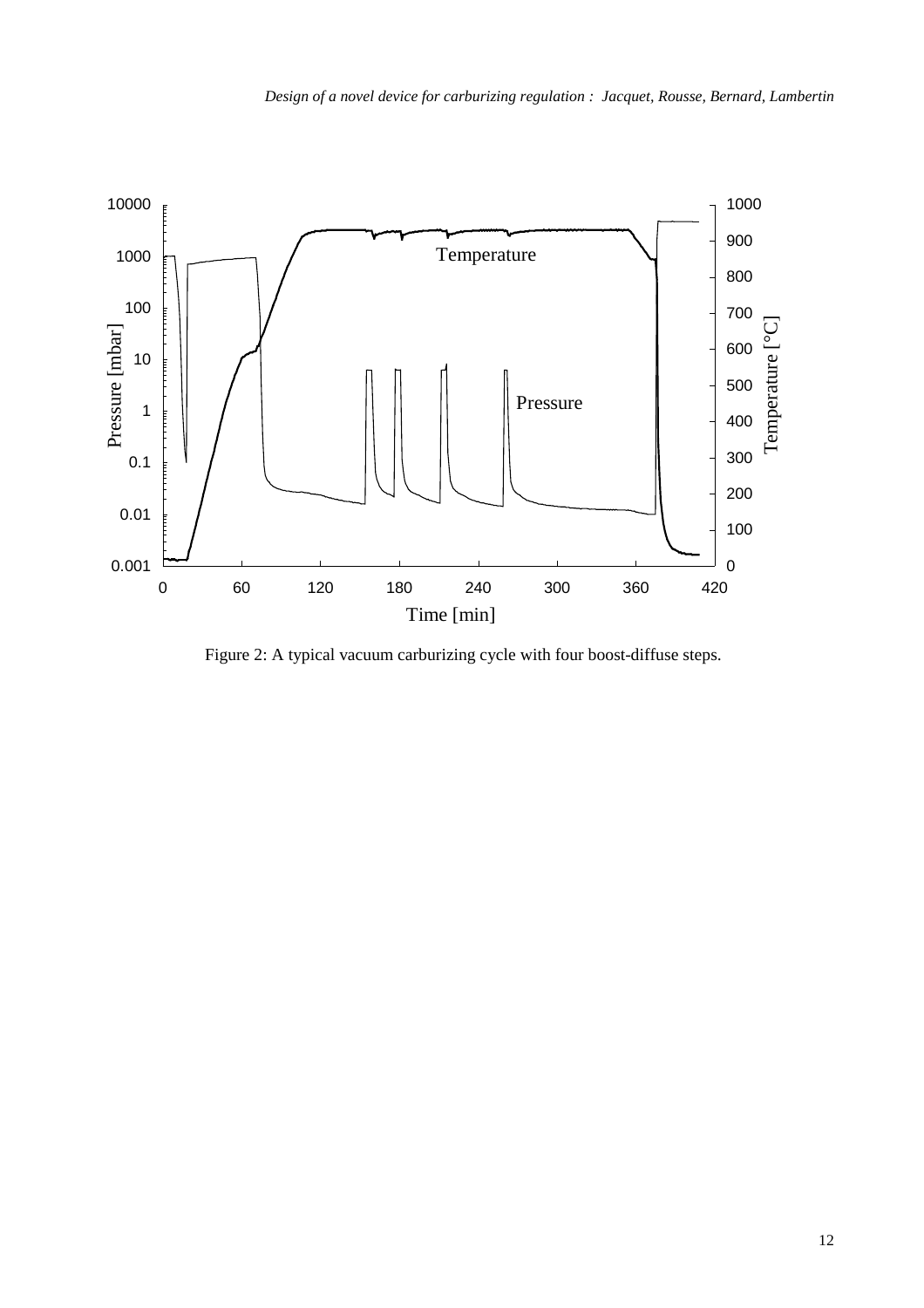

Figure 3: Experimental set-up used to test the concept of the sensor at atmospheric pressure.



Figure 4: Foil thickness effect on the mass flow rate of carbon and response time.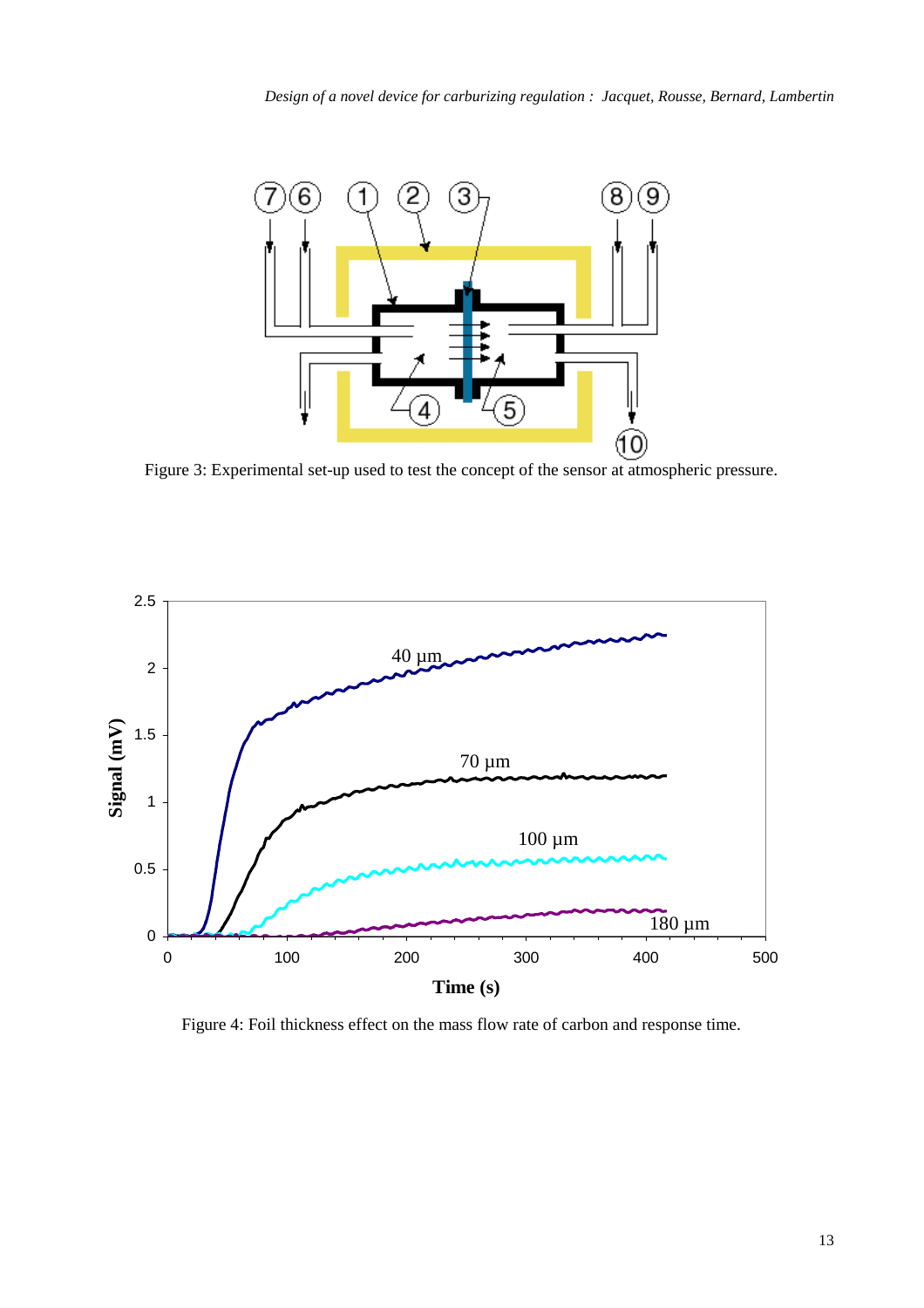

Figure 5: Carburizing gas concentration effect on the mass flow rate of carbon.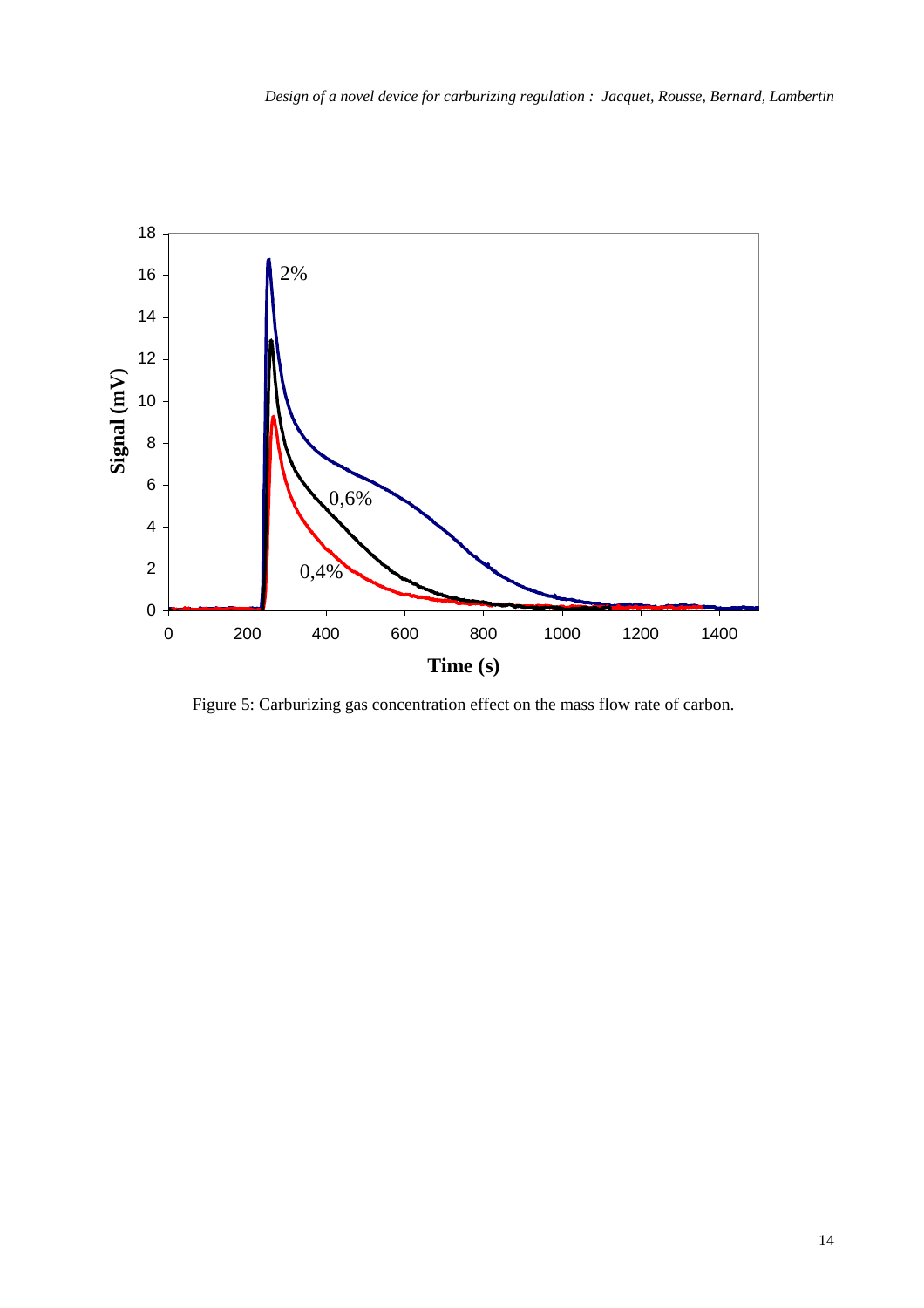

Figure 6: Decarburizing gas composition effect on the mass flow rate of carbon.